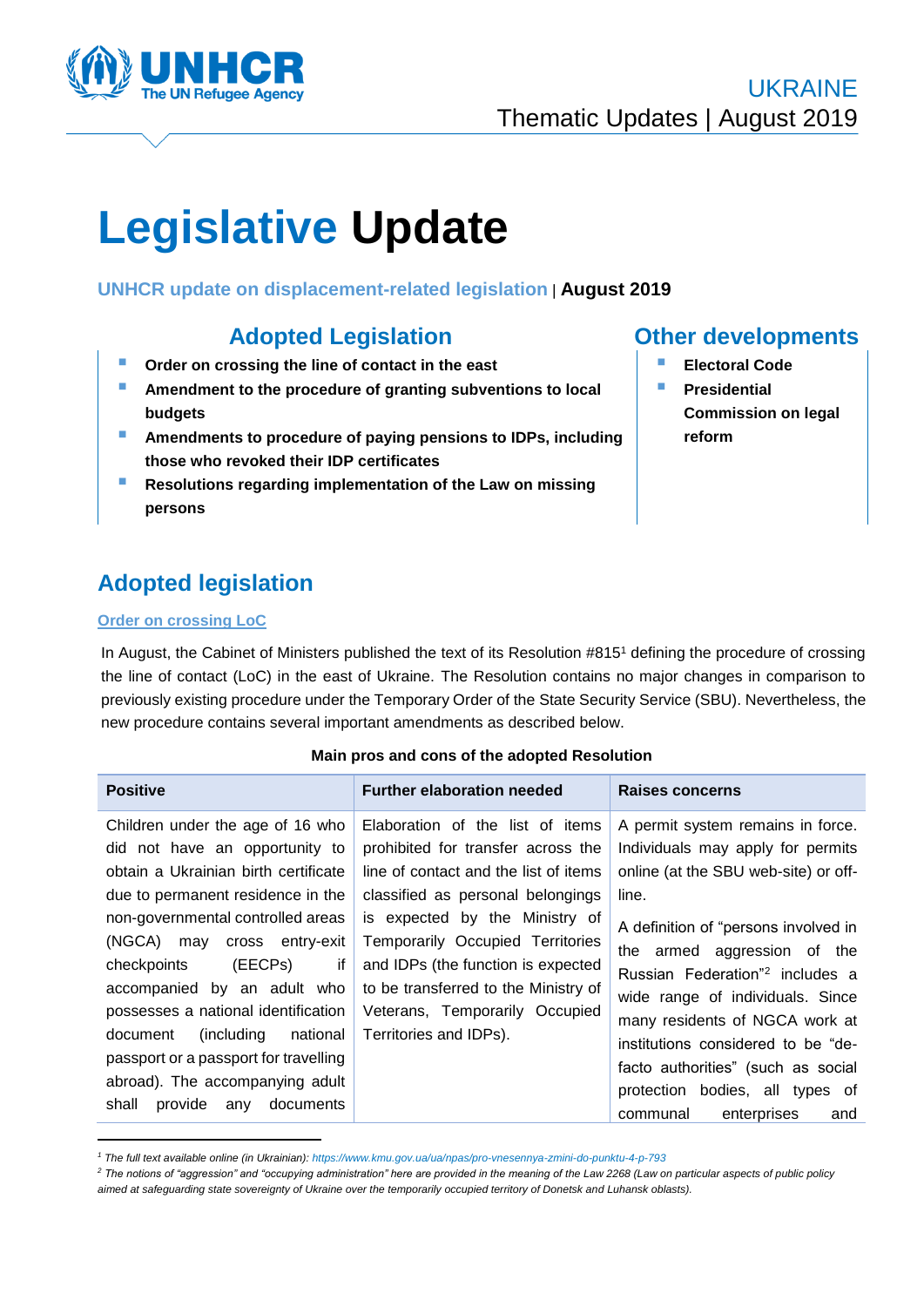

| confirming the fact of birth in NGCA | educational institutions), they may |
|--------------------------------------|-------------------------------------|
| at the time of crossing.             | face risk of apprehension at the    |
|                                      | time of crossing.                   |

The adoption of this Resolution is a positive step in ensuring proper regulation of the movement across the LoC for the conflict-affected population. UNHCR and its partners will continue monitoring its implementation at the check points.

#### **Amendment to the procedure of granting subventions to local budgets**

On 21 August, the Cabinet of Ministers adopted its Resolution #793<sup>3</sup> introducing amendment to the procedure<sup>4</sup> on supporting local budgets of territories affected by the armed conflict. This amendment changes the correlation between financial contribution from state and local budgets, replacing previously existing proportion 50/50 by 70/30. Therefore, a local budget of a conflict-affected territory would cover 30% of the subvention, while the state budget would be responsible for covering 70%. Such subventions may cover expenditures on building/restoring premises serving as temporary housing solutions for IDPs and software for ID passports/passports for travelling abroad for centres providing administrative services located near contact line.

This change in ratio may motivate local authorities to apply for subventions more actively. If provided, subventions would contribute to the overall development of conflict-affected settlements and localities, thus improving the quality of life and access to different services for host and displaced populations.

#### **Amendments to the procedure of paying pensions to IDPs, including those who revoked their IDP certificate**

On 21 August, the Cabinet of Ministers adopted its Resolution #788<sup>5</sup>, introducing amendments to its Resolutions #637 of 5 November 2014<sup>6</sup> and #365 of 8 June 2016<sup>7</sup> on payment of social benefits to IDPs. Following the introduction of those amendments, Resolution #365 that concern verification and control measures will not be applicable to cases of pension payment. Resolution #637 (on payment of pensions and social benefits to IDPs) contains a reference rule, authorizing territorial bodies of the Pension Fund of Ukraine (PFU) to assign pensions to IDPs (including those who revoked their IDP certificate) based on data available in the Unified IDP registry. When an IDP (holding an IDP certificate or having revoked it) applies to a PFU department with his/her ID document for assigning, renewal or prolongation of pension, the respective department shall compare the data available in the Pension Fund and in the IDP Registry. The Ministry for Social Policy and the PFU are expected to elaborate a joint order on interconnection of the two databases for such cross-verification and data validation.

In case the PFU or its bodies receive information<sup>8</sup> that a person returned to the non-governmental controlled area (NGCA) of Donetsk or Luhansk oblasts for permanent residence or provided false data during the application process, the payment of the pension shall then be suspended. To renew the payment, a person

-

*<sup>3</sup> The full text available online (in Ukrainian)[: https://www.kmu.gov.ua/ua/npas/pro-vnesennya-zmini-do-punktu-4-p-793](https://www.kmu.gov.ua/ua/npas/pro-vnesennya-zmini-do-punktu-4-p-793)*

*<sup>4</sup> This procedure is defined by the Cabinet of Ministers Resolution #769 of 4 October 2017. The full text available online (in Ukrainian): <https://zakon.rada.gov.ua/laws/show/en/769-2017-%D0%BF>*

*<sup>5</sup> The full text available online (in Ukrainian)[: https://www.kmu.gov.ua/ua/npas/pro-vnesennya-zmin-do-deyakih-postanov-kabinetu-ministriv-ukrayini-s210819](https://www.kmu.gov.ua/ua/npas/pro-vnesennya-zmin-do-deyakih-postanov-kabinetu-ministriv-ukrayini-s210819)*

*<sup>6</sup> The full text available online (in Ukrainian): <https://zakon.rada.gov.ua/laws/show/637-2014-%D0%BF>*

*<sup>7</sup> The full text available online (in Ukrainian): <https://zakon3.rada.gov.ua/laws/show/365-2016-%D0%BF>*

*<sup>8</sup> Such information may be obtained from State Border Guard Service, Ministry of Interior, SBU, National Police, State Migration Service, Ministry of Finance, other executive bodies and local authorities*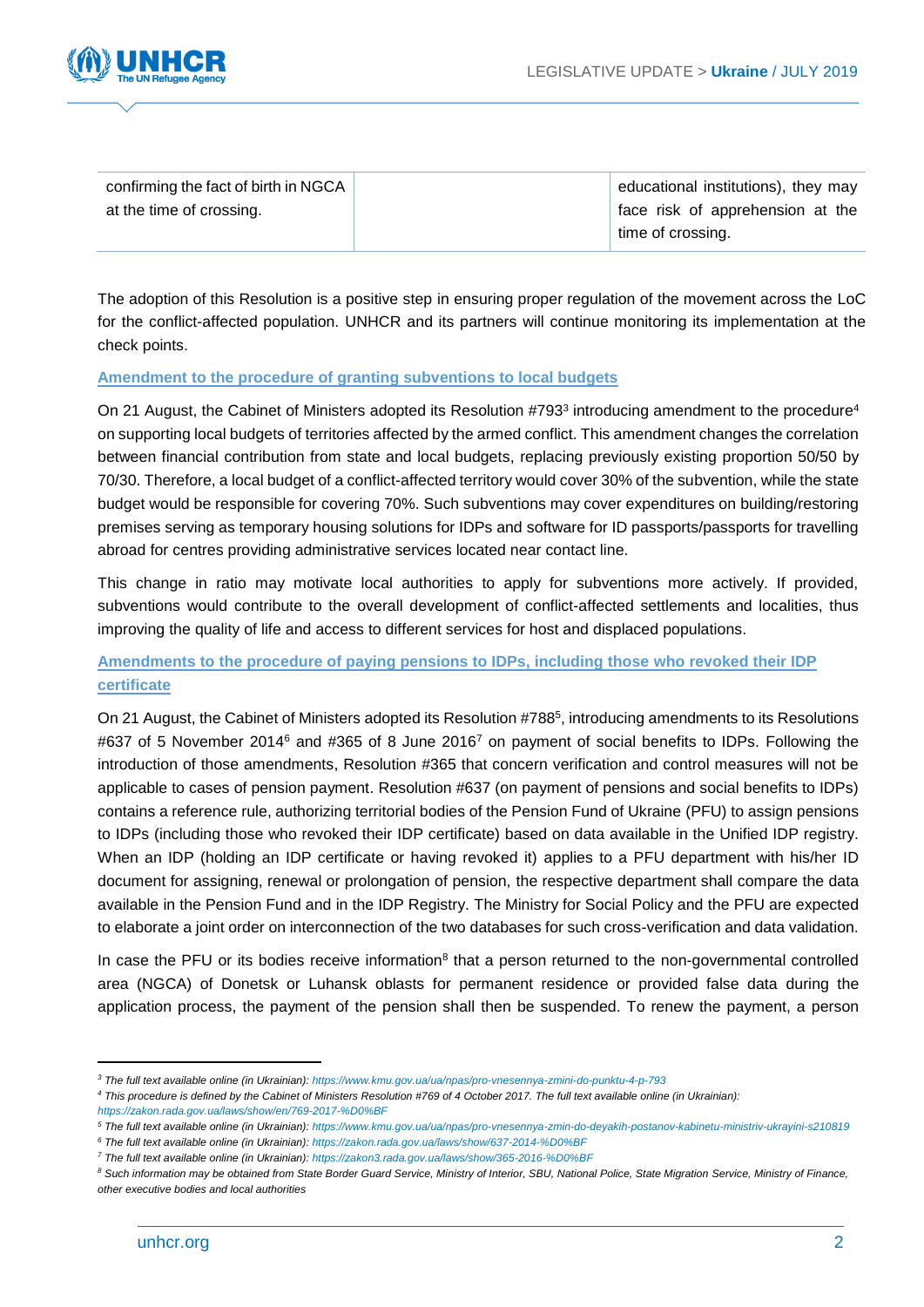

should submit an application and undergo an identification procedure through "Oshchadbank". Any accumulated pension arrears should be paid in accordance with a special order (to be elaborated by the Cabinet of Ministers).

Distinguishing pensions from other social benefits to be paid to IDPs is a positive development, as well as the elimination of IDP certificates as a pre-condition for paying pensions to persons with residence registration in NGCA. However, this new mechanism may still result in arbitrary suspension of the payment of pensions based on provisions of a by-law, instead of a law. This very same approach has been previously successfully contested in courts throughout the country. Additionally, the payment of pension arrears is still conditioned with the elaboration of special orders by several central state authorities, while timeframes for their development are not clearly set. These circumstances may yet again result in ill-grounded delays in paying accumulated pension arrears to pensioners from among IDPs.

#### **Resolutions on implementing the Law on missing persons**

In August, the Cabinet of Ministers adopted two resolutions necessary for the implementation of the Law on missing persons, adopted in 2018.<sup>9</sup>

The Cabinet of Ministers Resolution #726 on the Unified Registry on missing persons ("the Registry") was adopted<sup>10</sup> on 14 August. The Registry is administered by the Commission on missing persons (the Commission). The Registry contains (1) data on missing persons and (2) data on unidentified human remains and personal belongings of the missing. Designated persons<sup>11</sup> should insert data into the Registry within 24 hours after obtaining it.

Based on a respective application, the Commission may decide on sharing information from the Registry regarding a person considered missing with his/her family members and/or state bodies involved in search of missing persons.

Another Resolution,  $\#$  802 on the establishment<sup>12</sup> and the functioning of search groups, was adopted<sup>13</sup> on 21 August. The main functions of search groups include searching for missing persons, searching and transferring the human remains and personal belongings of the missing in the area of the Anti-Terrorist Operation (ATO), the Joint Forces Operation (JFO) and at the NGCA. The Search Groups should share the collected data with designated officials who can access the Registry on missing persons.

The Commission may allow search groups to communicate with persons and institutions in NGCA, as well as involve NGO representatives into the search process. This process takes place through data collection, population surveys, exploring localities, consideration of requests for search for missing persons, exploring burial places and aggregation of all obtained information for further analysis.

1

*<sup>9</sup> Please see more details in 2018 05 Legislative Update* 

*<sup>10</sup> The full text available online (in Ukrainian): [https://www.kmu.gov.ua/ua/npas/pro-zatverdzhennya-poryadku-vedennya-yedinogo-reyestru-osib-zniklih-bezvisti](https://www.kmu.gov.ua/ua/npas/pro-zatverdzhennya-poryadku-vedennya-yedinogo-reyestru-osib-zniklih-bezvisti-za-t140819)[za-t140819](https://www.kmu.gov.ua/ua/npas/pro-zatverdzhennya-poryadku-vedennya-yedinogo-reyestru-osib-zniklih-bezvisti-za-t140819)*

*<sup>11</sup> The access to the Register is granted to the Commission and designated staff of the National Police, the State Security Service (SBU), the Ministry of Defence, the State Emergency Service, the National Guard, the Ministry of Health, the Ministry of Regional Development, courts and local authorities.*

*<sup>12</sup> The Commission should take this decision upon agreement with the National Police, SBU and Armed Forces General Staff*

*<sup>13</sup> The full text available online (in Ukrainian): <https://www.kmu.gov.ua/ua/npas/pro-zatverdzhennya-poryadku-utvorennya-ta-diyalnosti-poshukovih-t210819>*